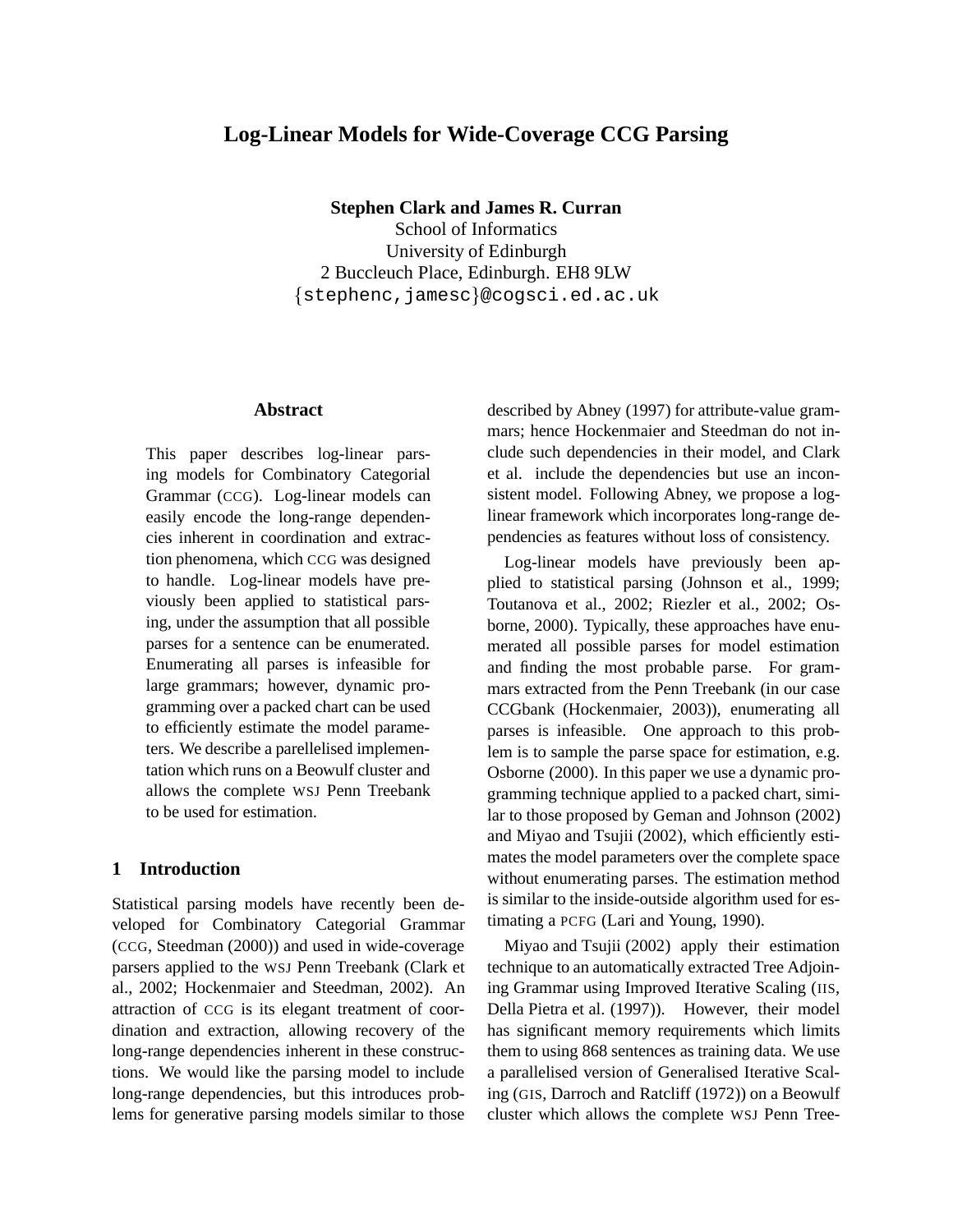bank to be used as training data.

This paper assumes a basic knowledge of CCG; see Steedman (2000) and Clark et al. (2002) for an introduction.

## **2 The Grammar**

Following Clark et al. (2002), we augment CCG lexical categories with head and dependency information. For example, the extended category for *persuade* is as follows:

persuade :=
$$
((S[dcl]_{persuade} \backslash NP_I)/(S[to]_2 \backslash NP_X))/NP_{X,3}
$$
 (1)

The feature [*dcl*] indicates a declarative sentence; the resulting *S*[*dcl*] is headed by *persuade*; and the numbers indicate dependency relations. The variable *X* denotes a head, identifying the head of the infinitival complement's subject with the head of the object, thus capturing the object control relation. For example, in *Microsoft persuades IBM to buy Lotus*, *IBM* fills the subject slot of *buy*.

Formally, a dependency is defined as a 5-tuple:  $\langle h_f, f, s, h_a, l \rangle$ , where  $h_f$  is the head word of the functor, *f* is the functor category (extended with head and dependency information), *s* is the argument slot, and  $h_a$  is the head word of the argument. The *l* is an additional field used to encode whether the dependency is long-range. For example, the dependency encoding *Lotus* as the object of *bought* (as in *IBM bought Lotus*) is represented as follows:

$$
\langle bought, (S[dcl]_{\text{boundary}} \setminus NP_1)/NP_2, 2, Lotus, null \rangle \quad (2)
$$

If the object has been extracted using a relative pronoun with the category (*NP*\*NP*)/(*S*[*dcl*]/*NP*) (as in *the company that IBM bought*), the dependency is as follows:

$$
\langle bought, (S[dcl]_{\text{boundary}} \setminus NP_1)/NP_2, 2, company, *\rangle
$$
 (3)

where ∗ is the category (*NP*\*NP*)/(*S*[*dcl*]/*NP*) assigned to the relative pronoun. A dependency structure is simply a set of these dependencies.

Every argument in every lexical category is encoded as a dependency. Unlike Clark et al., we do not require dependencies to be always marked on atomic categories. For example, the marked up category for *about* (as in *about 5,000 pounds*) is:

$$
(N_X/N_X)_Y/(N/N)_{Y,I} \tag{4}
$$

If  $5,000$  has the category  $(N_X/N_X)_{5,000}$ , the dependency relation marked on the  $(N/N)_{Y,l}$  argument in (4) allows the dependency between *about* and *5,000* to be captured.

Clark et al. (2002) give examples showing how heads can fill dependency slots during a derivation, and how long-range dependencies can be recovered through unification of co-indexed head variables.

### **3 Log-Linear Models for CCG**

Previous parsing models for CCG include a generative model over *normal-form* derivations (Hockenmaier and Steedman, 2002) and a conditional model over dependency structures (Clark et al., 2002). We follow Clark et al. in modelling dependency structures, but, unlike Clark et al., do so in terms of derivations. An advantage of our approach is that the model can potentially include derivationspecific features in addition to dependency information. Also, modelling derivations provides a close link between the model and the parsing algorithm, which makes it easier to define dynamic programming techniques for efficient model estimation and  $\rm{decoding}^1$ , and also apply beam search to reduce the search space.

The probability of a dependency structure,  $\pi \in \Pi$ , given a sentence, *S* , is defined as follows:

$$
P(\pi|S) = \sum_{d \in \Delta(\pi, S)} P(d, \pi|S)
$$
 (5)

where  $\Delta(\pi, S)$  is the set of derivations for *S* which lead to  $\pi$  and  $\Pi$  is the set of dependency structures. Note that  $\Delta(\pi, S)$  *includes* the non-standard derivations allowed by CCG. This model allows the possibility of including features from the non-standard derivations, such as features encoding the use of type-raising or function composition.

A log-linear model of a parse,  $\omega \in \Omega$ , given a sentence *S* , is defined as follows:

$$
P(\omega|S) = \frac{1}{Z_S} \prod_i \mu_i^{f_i(\omega)} \tag{6}
$$

This model can be applied to any kind of parse, but for this paper a parse,  $\omega$ , is a  $\langle d, \pi \rangle$  pair (as given in (5)). The function *fi* is a *feature* of the parse

<sup>&</sup>lt;sup>1</sup>We use the term *decoding* to refer to the process of finding the most probable dependency structure from a packed chart.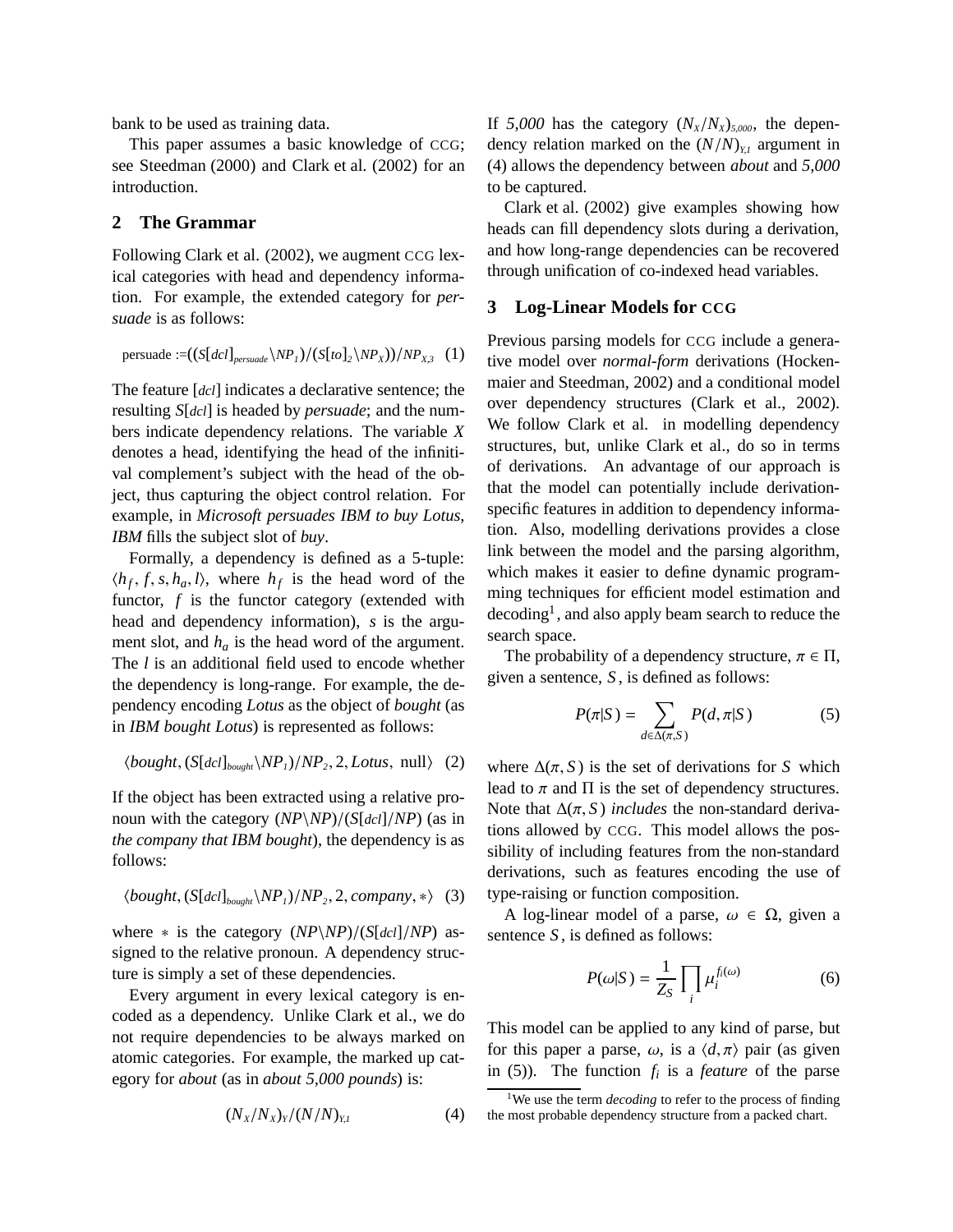which can be any real-valued function over the space of parses Ω. In this paper  $f_i$  (ω) is a count of the number of times some dependency occurs in  $\omega$ . Each feature  $f_i$  has an associated *weight*  $\mu_i$  which is a parameter of the model to be estimated.  $Z_S$  is a normalising constant which ensures that  $P(\omega|S)$  is a probability distribution:

$$
Z_S = \sum_{\omega' \in \rho(S)} \prod_i \mu_i^{f_i(\omega')} \tag{7}
$$

where  $\rho(S) \subseteq \Omega$  is the set of possible parses for *S*.

The advantage of a log-linear model is that the features can be arbitrary functions over parses. This means that any dependencies – including overlapping and long-range dependencies – can be included in the model, irrespective of whether those dependencies are independent.

The theory underlying log-linear models is described in Della Pietra et al. (1997) and Berger et al. (1996). Briefly, the log-linear form in (6) is derived by choosing the model with maximum entropy from a set of models that satisfy a certain set of constraints (Rosenfeld, 1996). The constraints are that, for each feature *fi*:

$$
\sum_{\omega,S} \tilde{P}(S) P(\omega|S) f_i(\omega) = \sum_{\omega,S} \tilde{P}(\omega, S) f_i(\omega) \quad (8)
$$

where the sums are over all possible parse-sentence pairs and  $\tilde{P}(S)$  is the relative frequency of sentence *S* in the data. The value on the left of (8) is the expected value of  $f_i$  according to the model,  $E_p f_i$ , and the value on the right is the empirical expected value of  $f_i$ ,  $E_{\tilde{p}} f_i$ .

Estimating the parameters of a log-linear model requires the values in (8) to be calculated for each feature. Calculating the empirical expected values requires a treebank of CCG derivations plus dependency structures. For this we use CCGbank (Hockenmaier, 2003), a corpus of normalform CCG derivations derived semi-automatically from the Penn Treebank. Following Clark et al., gold standard dependency structures are obtained for each derivation by running a dependency-producing parser over the derivations. The empirical expected value of a feature  $f_i$  is calculated as follows:

$$
E_{\tilde{p}}f_i = \frac{1}{N} \sum_{j=1}^{N} f_i(\omega_j)
$$
 (9)

where  $\omega_1 \dots \omega_N$  are the parses in the training data (consisting of a normal-form derivation plus dependency structure) and  $f_i(\omega_i)$  is the number of times  $f_i$ appears in parse  $\omega_j$ <sup>2</sup>

Parameter estimation also requires calculation of expected values of the features according to the model,  $E_p f_i$ . This requires summing over all parses (derivation plus dependency structure) for the sentences in the data, a difficult task since the total number of parses can grow exponentially with sentence length. For some sentences in CCGbank, the parser described in Section 6 produces trillions of parses. The next section shows how a packed chart can efficiently represent the parse space, and how GIS applied to the packed chart can be used to estimate the parameters.

## **4 Packed Charts**

Geman and Johnson (2002) have proposed a dynamic programming estimation method for packed representations of unification-based parses. Miyao and Tsujii (2002) have proposed a similar method for *feature forests* which they apply to the derivations of an automatically extracted Tree-Adjoining Grammar. We apply Miyao and Tsujii's method to the derivations and dependency structures produced by our CCG parser.

The dynamic programming method relies on a *packed chart*, in which chart entries of the same *type* in the same cell are grouped together, and back pointers to the daughters keep track of how an individual entry was created. The intuition behind the dynamic programming is that, for the purposes of building a dependency structure, chart entries of the same type are equivalent. Consider the following composition of *will* with *buy* using the forward composition rule:

$$
((S[dcI]_{will}\setminus NP)/NP)
$$
  

$$
((S[dcI]_{will}\setminus NP)/ (S[b]\setminus NP)) \qquad ((S[b]_{buy}\setminus NP)/NP)
$$

The type of the resulting chart entry is determined by the CCG category plus heads, in this case  $((S[dcI]_{will}\N P)/NP)$ , plus the dependencies yet to be filled. The dependencies are not shown, but there

<sup>2</sup>An alternative is to use feature counts from *all* derivations leading to the gold standard dependency structure, including the non-standard derivations, to calculate  $E_{\tilde{p}} f_i$ .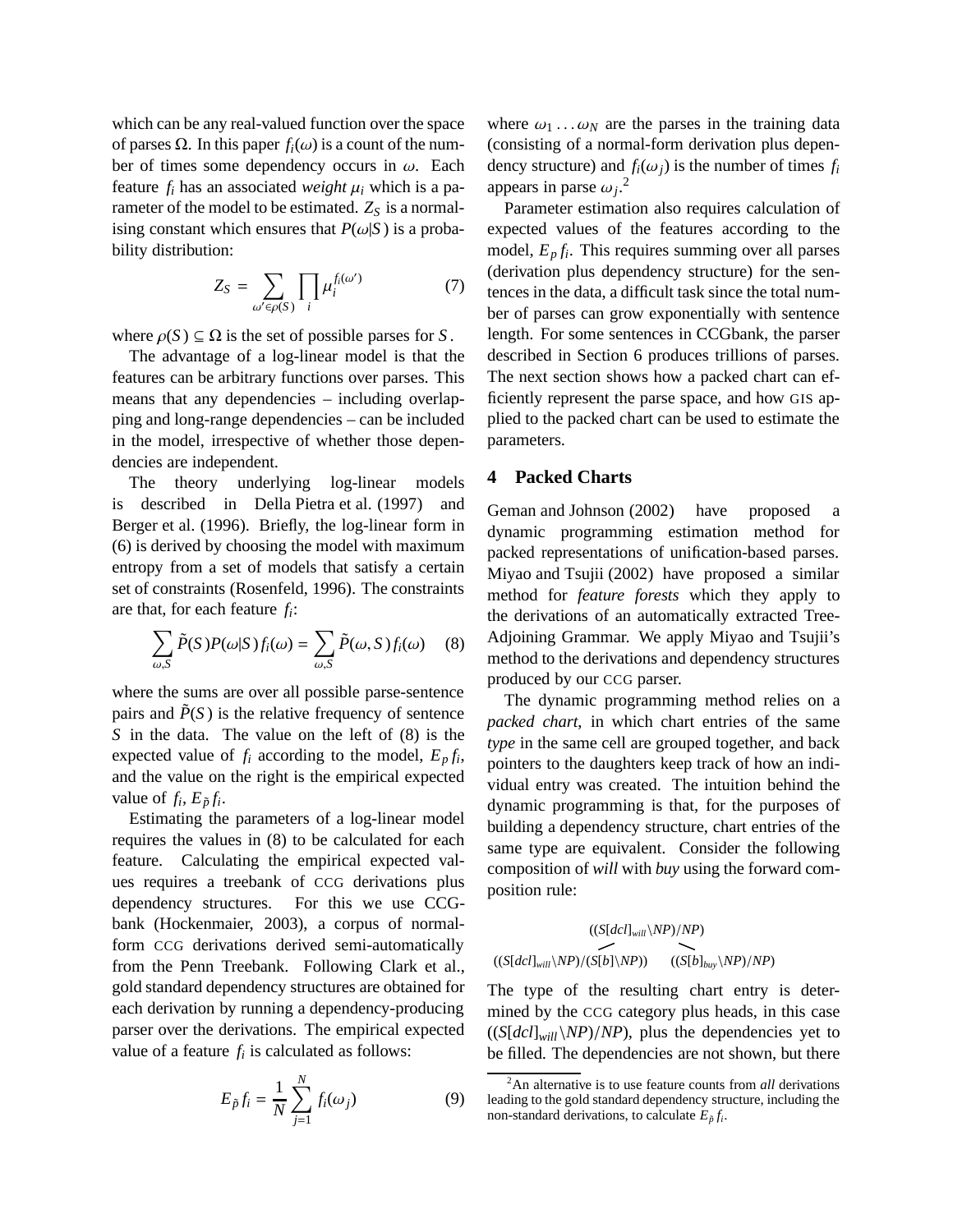are two subject dependencies on the first *NP*, one encoding the subject of *will* and one encoding the subject of  $buv^3$ , and there is an object dependency on the second *NP* encoding the object of *buy*. Entries of the same type are identical for the purposes of creating new dependencies for the remainder of the parsing.

Any rule instantiation<sup>4</sup> used by the parser creates both a set of dependencies and a set of features. For the previous example, one dependency is created:

 $\langle$ will,  $(S[dcl]_{will}\langle NP_{Xl}\rangle/(S[b]_2\langle NP_{X}\rangle, 2, buy)\rangle$ 

This dependency will be a feature created by the rule instantiation. We also use less specific features, such as the dependency with the words replaced by POS tags. Section 7 describes the features used.

The feature forests of Miyao and Tsujii are defined in terms of *conjunctive* and *disjunctive* nodes. For our purposes, a conjunctive node is an individual entry in a cell, including the features created when the entry was derived, plus pointers to the entry's daughters. A disjunctive node represents an equivalence class of nodes in a cell, using the type equivalence relation described above. A conjunctive node results from either the combination of two disjunctive nodes using a binary rule, e.g. forward composition; or results from a single disjunctive node using a unary rule, e.g. type-raising; or is a leaf node (a word plus lexical category).

Features in the model can only result from a single rule instantiation. It is possible to define features covering a larger part of the dependency structure; for example we might encode all three elements of the triple in a PP-attachment as a single feature. The disadvantage of using such features is that this reduces the efficiency of the dynamic programming. Note, however, that the equivalence relation defining disjunctive nodes takes into account unfilled dependencies, which may be long-range dependencies being "passed up" the derivation tree. This means that long-range dependencies can be features in our model, even though the lexical items involved may be far apart in the sentence.

The packed structure we have described is an example of a *feature forest* (Miyao and Tsujii, 2002), defined as follows:

A *feature forest*  $\Phi$  is a tuple  $\langle C, D, R, \gamma, \delta \rangle$  where

- *C* is a set of conjunctive nodes;
- *D* is a set of disjunctive nodes;
- $R \subseteq D$  is a set of root disjunctive nodes;<sup>5</sup>
- $\gamma : D \to 2^C$  is a conjunctive daughter function;
- $\bullet$   $\delta$  :  $C \rightarrow 2^D$  is a disjunctive daughter function.

For each feature function  $f_i : \Omega \to \mathcal{N}$ , there is a corresponding feature function  $f_i: C \to N$  which counts the number of times *fi* appears on a particular conjunctive node.<sup>6</sup> The value of  $f_i$  for a parse is then the sum of the values of  $f_i$  for each conjunctive node in the parse.

### **5 Estimation using GIS**

GIS is a very simple algorithm for estimating the parameters of a log-linear model. The parameters are initialised to some arbitrary constant and the following update rule is applied until convergence:

$$
\mu_i^{(t+1)} = \mu_i^{(t)} \left( \frac{E_{\tilde{p}} f_i}{E_{p^{(t)}} f_i} \right)^{\frac{1}{C}}
$$
(10)

where (*t*) is the iteration index and the constant *C* is defined as  $\max_{\omega, S} \sum_i f_i(\omega)$ . In practice *C* is maximised over the sentences in the training data. Implementations of GIS typically use a "correction feature", but following Curran and Clark (2003) we do not use such a feature, which simplifies the algorithm.

Calculating  $E_{p^{(t)}} f_i$  requires summing over all derivations which include *fi* for each packed chart in the training data. The key to performing this sum efficiently is to write the sum in terms of *inside* and *outside* scores for each conjunctive node. The inside and outside scores can be defined recursively, as in the inside-outside algorithm for PCFGs. If the inside score for a conjunctive node  $c$  is denoted  $\phi_c$ , and the

<sup>&</sup>lt;sup>3</sup>In this example, the co-indexing of heads in the markedup category for *will*  $((S[dcI]_{will}\setminus NP_{X,I})/(S[b]_2\setminus NP_X))$  ensures the subject dependency for *buy* is "passed up" to the subject *NP* of the resulting category.

<sup>4</sup>By *rule instantiation* we mean the local tree arising from the application of a CCG combinatory rule.

<sup>&</sup>lt;sup>5</sup>Miyao and Tsujii have a single root conjunctive node; the disjunctive root nodes we define correspond to the roots of CCG derivations.

<sup>&</sup>lt;sup>6</sup>The value of  $f_i(c)$  for  $c \in C$  will typically be 0 or 1, but it is possible for the count to be greater than 1.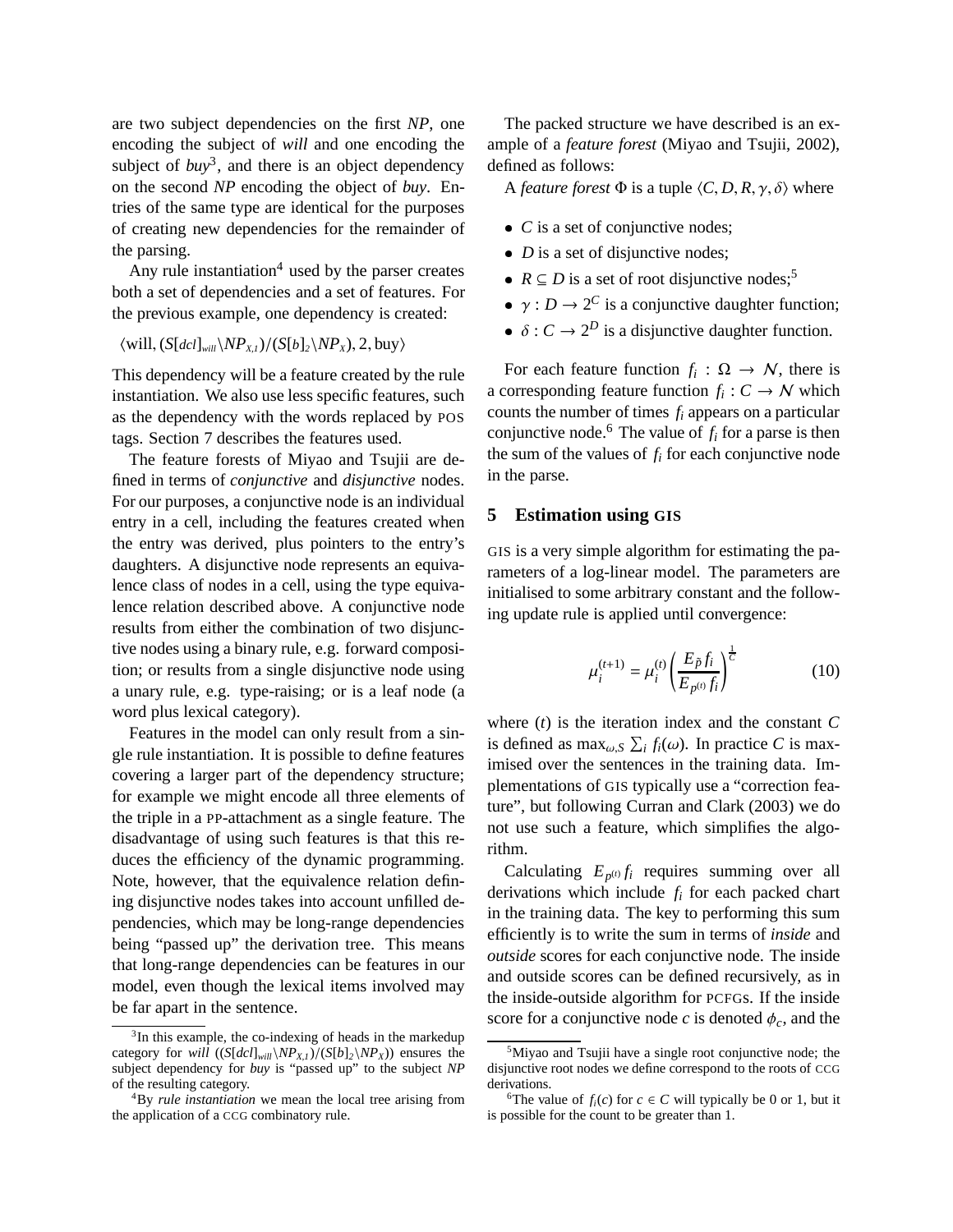

Figure 1: Example feature forest

outside score denoted  $\psi_c$ , then the expected value of  $f_i$  can be written as follows:<sup>7</sup>

$$
E_p f_i = \sum_S \tilde{P}(S) \frac{1}{Z_S} \sum_{c \in C_s} f_i(c) \phi_c \psi_c \qquad (11)
$$

where  $C_s$  is the set of conjunctive nodes for  $S$ .

Consider the example feature forest in Figure 1. The figure shows the nodes used to calculate the inside and outside scores for conjunctive node *c*5. The inside score for a disjunctive node,  $\phi_d$ , is the sum of the inside scores for its conjunctive node daughters:

$$
\phi_d = \sum_{c \in \gamma(d)} \phi_c \tag{12}
$$

The inside score for a conjunctive node,  $\phi_c$ , can then be defined recursively:

$$
\phi_c = \prod_{d \in \delta(c)} \phi_d \prod_i \mu_i^{f_i(c)} \tag{13}
$$

The intuition for calculating outside scores is similar, but a little more involved. The outside score for a conjunctive node,  $\psi_c$ , is the outside score for its disjunctive node mother:

$$
\psi_c = \psi_d \quad \text{where } c \in \gamma(d) \tag{14}
$$

The outside score for a disjunctive node is a sum over the mother nodes, of the product of the outside score of the mother, the inside score of the sister, and the feature weights on the mother.<sup>8</sup> For example, the outside score of  $d_4$  in Figure 1 is the sum of the following two values: the product of the outside score of  $c_5$ , the inside score of  $d_5$  and the feature weights at  $c_5$ ; and the product of the outside score of  $c_2$ , the inside score of  $d_3$  and the feature weights at  $c_2$ . The recursive definition is as follows. The outside score for a root disjunctive node is 1, otherwise:

$$
\psi_d = \sum_{\{c|d \in \delta(c)\}} \left( \psi_c \prod_{\{d'|d' \in \delta(c), d' \neq d\}} \phi_{d'} \prod_i \mu_i^{f_i(c)} \right) \tag{15}
$$

The normalisation constant  $Z<sub>S</sub>$  is the sum of the inside scores for the root disjunctive nodes:

$$
Z_S = \sum_{d_r \in R} \phi_{d_r} \tag{16}
$$

In order to calculate inside scores, the scores for daughter nodes need to be calculated before the scores for mother nodes (and vice versa for the outside scores). This can easily be achieved by ordering the nodes in the bottom-up CKY parsing order.

Note that the inside-outside approach can be combined with any maximum entropy estimation procedure, such as those evaluated by Malouf (2002).

Finally, in order to avoid overfitting, we use a Gaussian prior on the parameters of the model (Chen and Rosenfeld, 1999), which requires a slight modification to the update rule in (10). A Gaussian prior also handles the problem of "pseudo-maximal" features (Johnson et al., 1999).

## **6 The Parser**

The parser is based on Clark et al. (2002) and takes as input a POS-tagged sentence with a set of possible lexical categories assigned to each word. The supertagger of Clark (2002) provides the lexical categories, with a parameter setting which assigns around 4 categories per word on average. The parsing algorithm is the CKY bottom-up chart-parsing algorithm described in Steedman (2000). The combinatory rules used by the parser are functional application (forward and backward), generalised forward composition, backward composition, generalised backward-crossed composition, and type raising. There is also a coordination rule which conjoins categories of the same type. Restrictions are placed on some of the rules, such as that given by

The notation is taken from Miyao and Tsujii (2002).

<sup>8</sup>Miyao and Tsujii (2002) ignore the feature weights on the mother, but this ignores some of the probability mass for the outside (at least for the feature forests we have defined).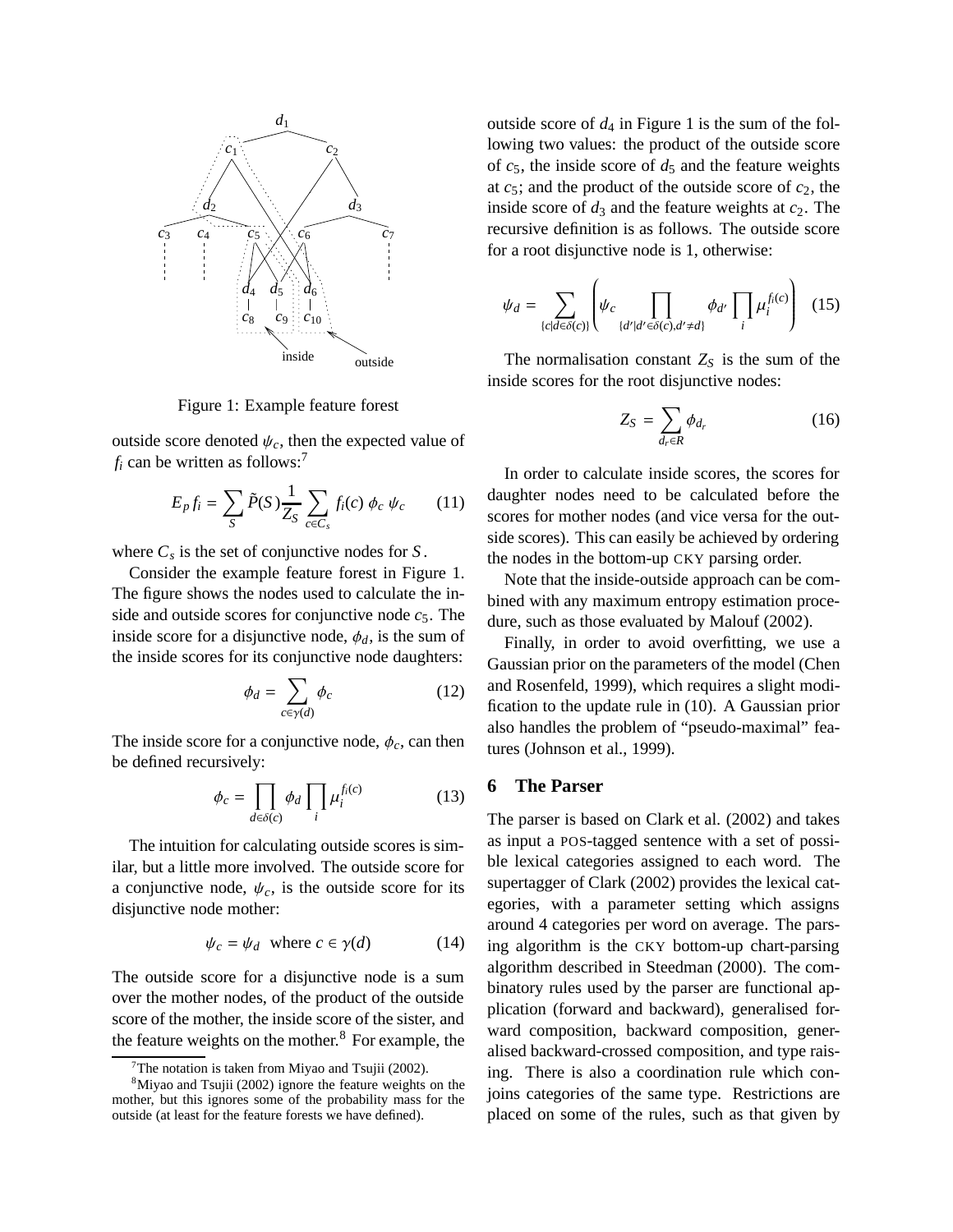Steedman (2000, p.62) for backward-crossed composition.

Type-raising is applied to the categories *NP*, *PP* and *S*[*adj*]\*NP* (adjectival phrase), and is implemented by adding the relevant set of type-raised categories to the chart whenever an *NP*, *PP* or *S*[*adj*]\*NP* is present. The sets of type-raised categories are based on the most commonly used typeraising rule instantiations in sections 2-21 of CCGbank, and contain 8 type-raised categories for *NP* and 1 each for *PP* and *S*[*adj*]\*NP*.

The parser also uses a number of lexical rules and punctuation rules. These rules are based on those occurring roughly more than 200 times in sections 2-21 of CCGbank. An example of a lexical rule used by the parser is the following, which takes a passive form of a verb and creates a nominal modifier:

$$
S[pss]\setminus NP \implies NP_{X}\setminus NP_{X,I} \tag{17}
$$

This rule is used to create *NP*s such as *the role played by Kim Cattrall*. Note that there is a dependency relation on the resulting category; in the previous example *role* would fill a nominal modifier dependency headed by *played*.

Currently, the only punctuation marks handled by the parser are commas, and all other punctuation is removed after the supertagging phase. An example of a comma rule is the following:

$$
S_X/S_X , \Rightarrow S_X/S_X \tag{18}
$$

This rule takes a sentential modifier followed by a comma (for example *Currently ,* in the sentence above in the text) and returns a sentential modifier of the same type.

The next section describes the efficient implementation of the parser and model estimator.

#### **7 Implementation**

#### **7.1 Parser Implementation**

The non-standard derivations allowed by CCG, together with the wide coverage grammar, result in extremely large charts. This means that efficient implementation of the parsing process is imperative for performing large-scale experiments.

The packed chart prevents combinatorial explosion in the number of category combinations by grouping equivalent categories into a single entry. The speed of the parser is heavily dependent on the efficiency of equivalence testing, and category unification and construction. These are performed efficiently by always creating categories in a canonical form which can then be compared rapidly using hash functions over categories.

The parser produces a packed chart from which the most probable dependency structure can be recovered. Since the same dependency structure can be generated by more than one derivation, a dependency structure's score is the sum of the log-linear scores for each derivation. Finding the structure with the highest score is not trivial, since filled dependencies are only stored at the conjunctive nodes where they are created. This means that a dependency appearing in a structure can be created in different parts of the chart for different derivations. We solve this in practice using a hash function over dependencies, which can be used to quickly determine whether two derivations lead to the same structure. For each node in the chart, we can keep track of the derivation leading to the set of dependencies with the highest score for that node.

## **7.2 Data Generation**

Data for model estimation is created in two steps. First, the parser is run over the normal-form derivations in Sections 2-21 of CCGbank outputting the corresponding dependencies and other features. The features used in our preliminary implementation are as follows:

- dependency features;
- lexical category features;
- root category features.

Dependency features are 5-tuples as defined in Section 2. Further dependency features are formed by substituting POS tags for the words, which leads to a total of 4 features for each dependency. Lexical category features are word category pairs on the leaf nodes and root features are head-word category pairs on root nodes. Extra features are formed by replacing words with their POS tags. The total number of features is 817,658, but we reduce this to 243,603 by only including features which appear at least twice in the data.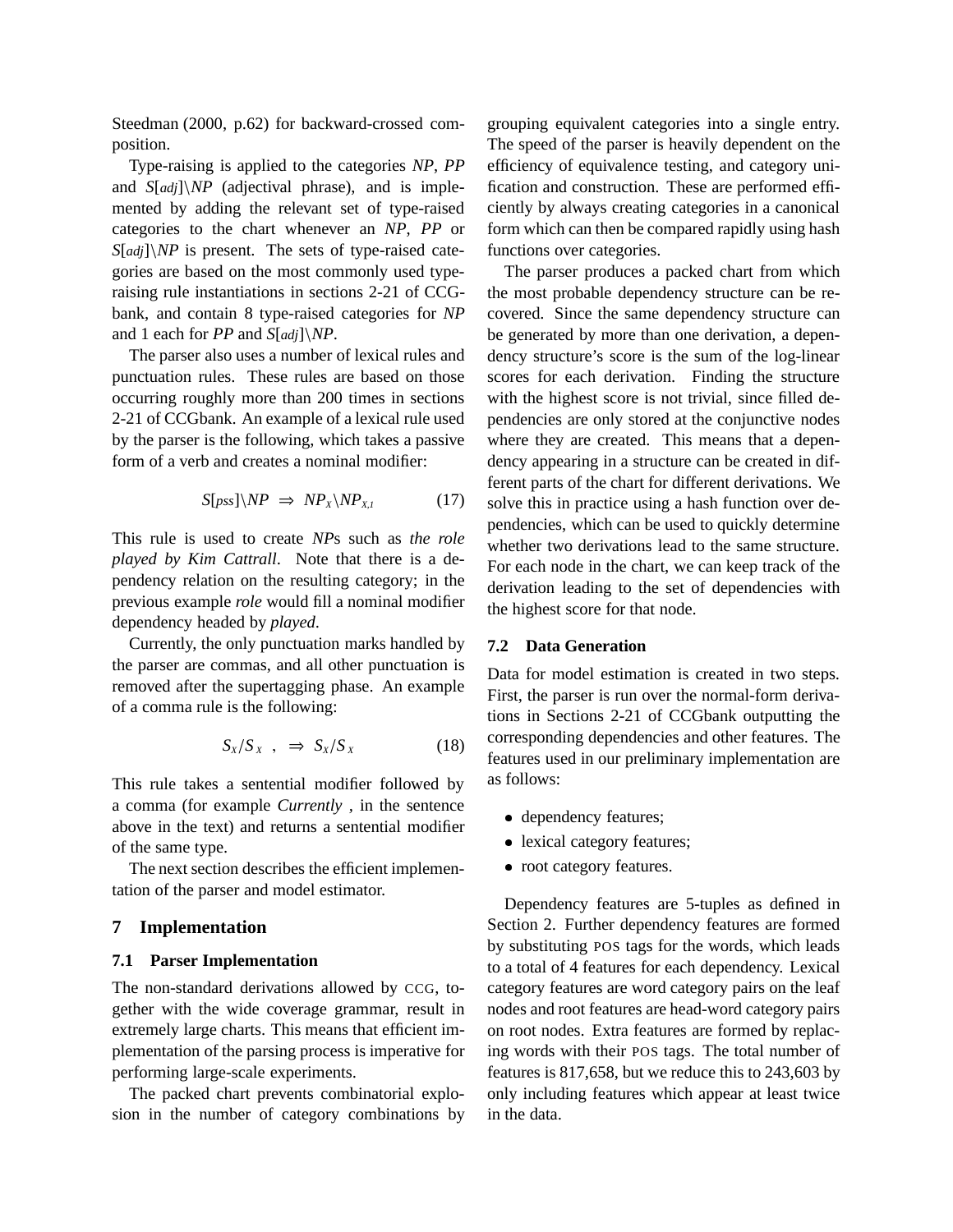The second step of data generation involves using the parser to create a feature forest for each sentence, using the feature set extracted from CCGbank. The parser is interrupted if a sentence takes longer than 60 seconds to process or if more than 500,000 conjunctive nodes are created in the chart. If this occurs, the process is repeated but with a smaller number of categories assigned to each word by the supertagger. Approximately 93% of the sentences in sections 2-21 can be processed in this way, giving 36,400 training sentences. Creating the forests takes approximately one hour using 40 nodes of our Beowulf cluster, and produces 19.9 GB of data.

## **7.3 Estimation**

The parse forests regularly represent trillions of possible parses for a sentence. The estimation process involves summing feature weights over all these parses, a total which cannot be represented using double precision arithmetic (limited to less than  $10^{308}$ ). Our implementation uses the sum, rather than product, form of (6), so that logarithms can be used to avoid numerical overflow. For converting the sum of products in Equation 15 to log space, we use a technique commonly used in speech recognition (p.c. Simon King).

We have implemented a parallel version of our GIS code using the MPICH library (Gropp et al., 1996), an open-source implementation of the Message Passing Interface (MPI) standard. MPI parallel programming involves explicit synchronisation and information transfer between the parallel processes using messages. It is ideal for development of parallel programs for cluster architectures.

GIS over parse forests is straightforward to parallelise. The parse forests are divided among the machines in the cluster (in our current implementation, each machine receives 979 forests). Each machine calculates the inside and outside scores for each node in the parse forest and updates the estimated feature expectations. The feature expectations are then summed across all of the machines using a global operation (called a *reduce* operation). Every machine receives this sum which is then used to calculate the normal GIS weight update. In our preliminary tests, each process used approximately 750 MB of RAM, giving a total usage of 30 GB across the cluster. One iteration of GIS takes approximately

|                     | GIS - CCG | IIS - TAG |
|---------------------|-----------|-----------|
| number of features  | 243,603   | 5,715     |
| number of sentences | 36,400    | 868       |
| avg. num. of nodes  | 52,000    | 17,412    |
| memory usage        | $30$ GB   | $1.5$ GB  |
| disk usage          | 19.9 GB   |           |

Table 1: Results compared with Miyao and Tsujii

1 minute. Given the large number of features, we estimate at least 1,000 iterations will be needed for convergence.

## **8 Conclusions and Further Work**

Table 1 gives the overall statistics for the model estimation process, and compares them with Miyao and Tsujii (2002). These numbers represent the largest-scale parsing model of which we are aware. Parsing and model estimation on this scale introduce a number of interesting theoretical and computational challenges. We have demonstrated how packed charts and feature forests can be combined to meet the theoretical challenges. We have also described an MPI implementation of GIS which solves the computational challenges. These techniques are necessary for discriminative estimation techniques applied to wide-coverage parsing.

We have just begun the process of evaluating parsing performance using the same test data as Clark et al. (2002). We are especially interested in the effectiveness of incorporating long-range dependencies as features, which CCG was designed to handle and for which we expect a log-linear model to be particularly effective.

## **Acknowledgements**

We would like to thank Mark Steedman, Julia Hockenmaier, Jason Baldridge, David Chiang, Yusuke Miyao, Mark Johnson, Yuval Krymolowski, Tara Murphy and the anonymous reviewers for their helpful comments. This research is supported by EPSRC grant GR/M96889, and a Commonwealth scholarship and a Sydney University Travelling scholarship to the second author.